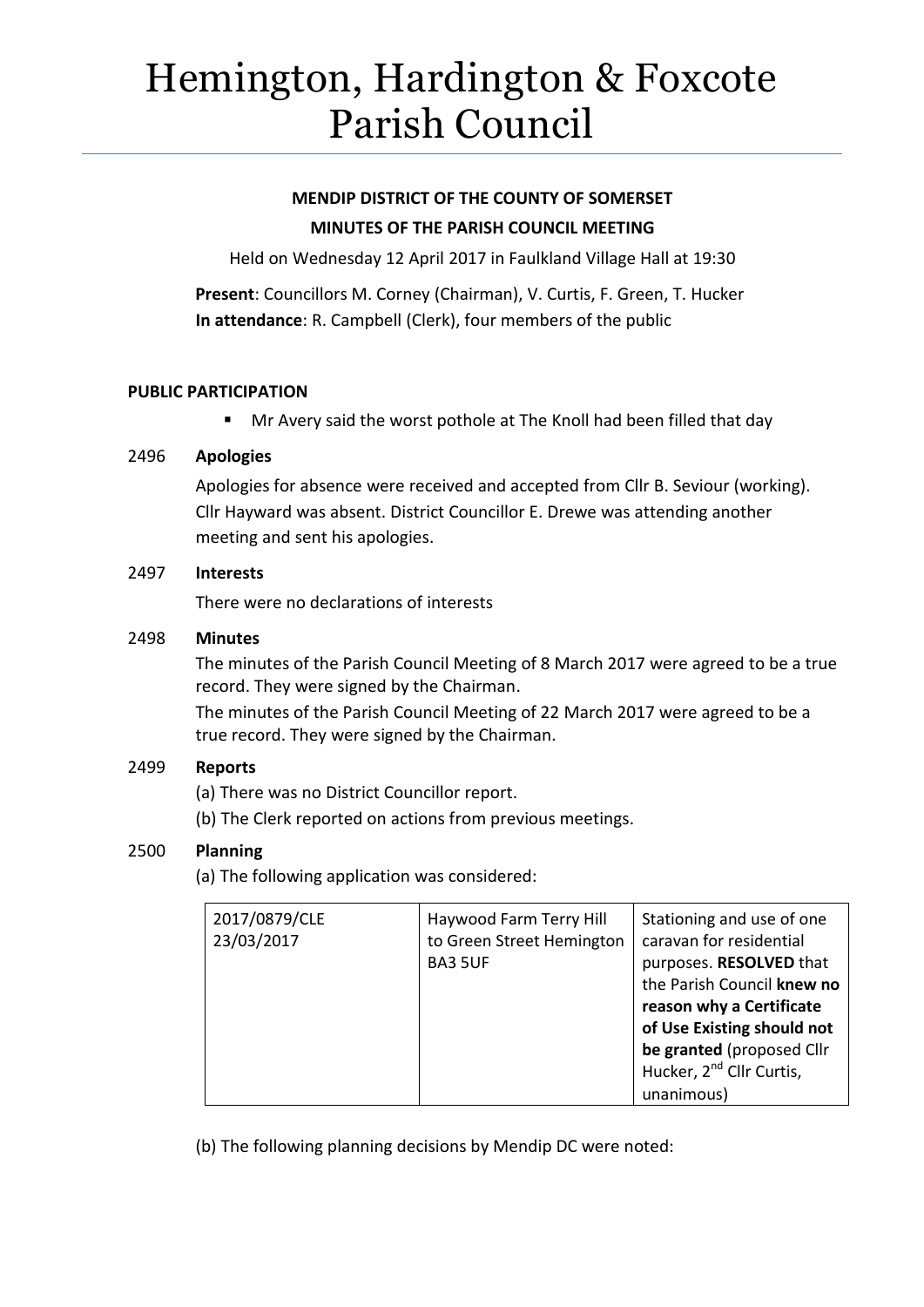| 2017/0342/HSE               | <b>Foxcote Cottage Green</b><br><b>Street To Single Hill</b><br><b>Foxcote Radstock BA3 5YD</b> | Two storey rear extension.<br><b>Approval</b> with conditions                                                                              |
|-----------------------------|-------------------------------------------------------------------------------------------------|--------------------------------------------------------------------------------------------------------------------------------------------|
| 2017/0580/NMA<br>14/03/2017 | 4 Churchway Faulkland<br>Radstock Somerset BA3 5US                                              | Non-material amendment<br>to consent 2016/2897/HSE<br>to change sedum roof to<br>pitched standing seam zinc;<br>omit side canopy. Approval |

(c) It was noted that applications 2017/0264/LBC Lower Farm House and 2017/0265/FUL Haywood Farm Terry Hill, both associated with a member of the Authority, would be considered at Mendip's Planning Board on 19 April.

#### 2501 **Environment**

**RESOLVED** (proposed Cllr Corney, 2<sup>nd</sup> Cllr Green, unanimous) to accept Idverde Ltd.'s quotation of £1,375, per budget, for grass cutting in 2017. The grass round the pond to be left uncut until the ducklings have hatched.

#### 2502 **Highways**

(a) Highways improvements Cllrs Corney and Green and the Clerk had had a productive meeting with Chris Betty, Somerset Highways Senior Traffic Engineer.

- The centre white line on the A366 in Faulkland High Street will be reinstated. Cllr Hucker opposed this measure, saying that traffic had slowed since removal of the line. To be discussed in May.
	- White lines at the junction of Faulkland High Street and Fulwell Lane will be repainted to bring the junction visually forward
	- Double or single yellow lines would be possible to help regulate traffic at the 5-way junction which will result from new developments N and S of Faulkland High Street, but only if supported by residents and the County Councillor.

Faulkland villagers to be leafleted, inviting them to the Annual Parish Meeting in May to discuss the proposal

- A scheme of replacement signage at Tuckers Grave and the Hassage Crossroads will be presented for approval
- The school sign W of Hemington School will be raised for better visibility
- The onus is on the farmer to keep the road clear of mud at Haywood Farm. Highways will put temporary signs only, in case of flooding.
- Signage and markings at the junction of the A362 and the road to Hemington will be modernised
- 'Duck' warning signs at Faulkland Green would be considered by Highways only if the hazard was all year round.
- A revised junction scheme (not a roundabout) at Terry Hill crossroads was in the final stages of preparation

# (b) Highway repairs

 A list of repairs required had been sent to the Assistant Highway Services Manager, who had asked the Area Superintendent to arrange a meeting with the Clerk when the former returned form leave.